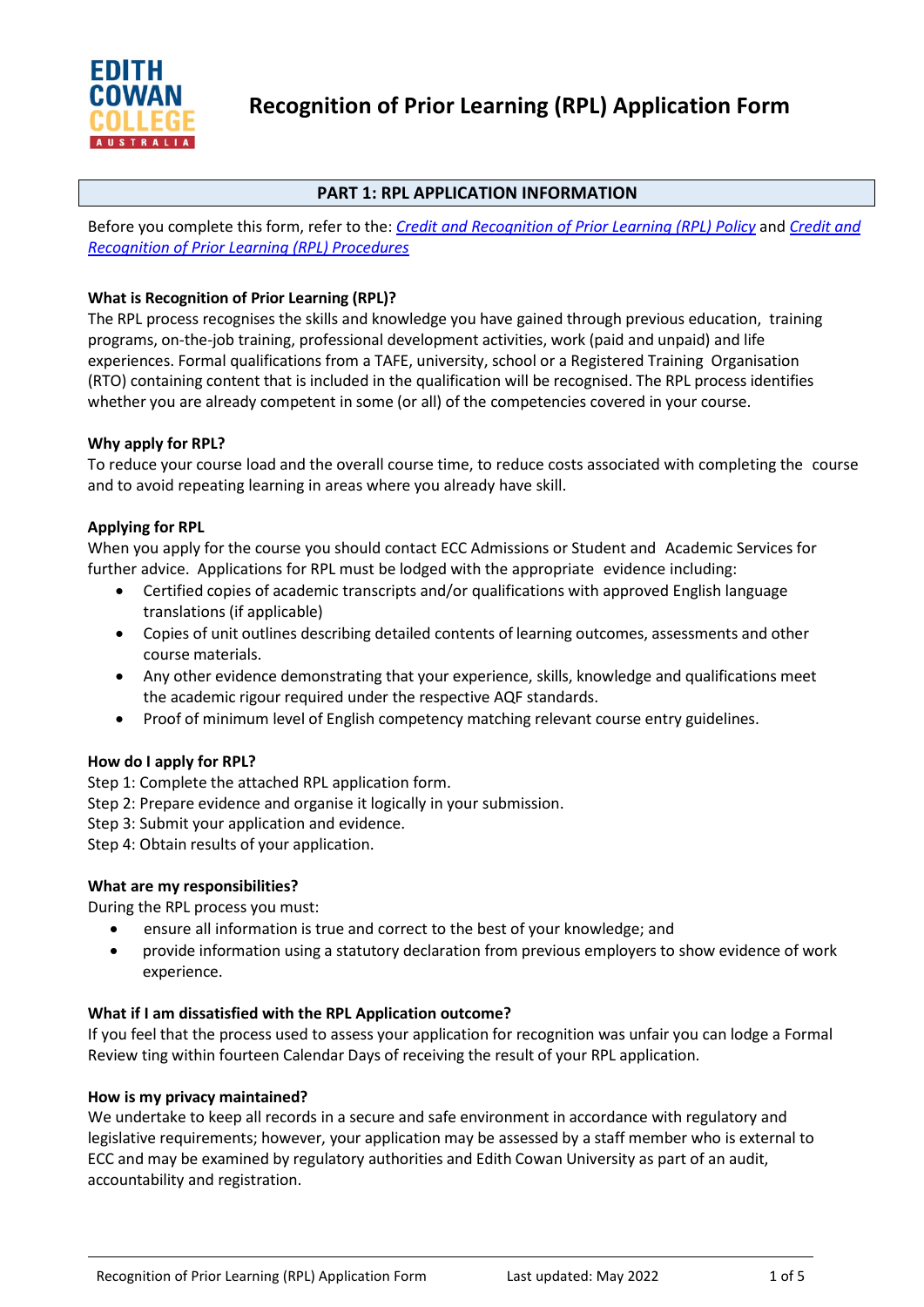

## **PART 2: RPL APPLICATION EVIDENCE**

### Acceptable evidence of *formal learning* includes:

- **Certified copies** of academic transcript and/or qualifications with approved English language translations (if applicable)
- **Certified copies** of unit outlines describing detailed contents of learning outcomes, assessments and other course materials.
- Proof of minimum level of English competency for entry requirements as detailed in ECC course materials
- Proof of currency: previous study and/or experience must have been completed within a period of time that is no longer than three times the length of the course for which you are seeking credit. A shorter timeframe may apply for disciplines where the state of knowledge changes more rapidly.

#### Examples of evidence of *informal learning* include:

| <b>Resume and work history</b>                                                                                                                               | Documents of past achievement                                                                                                        |
|--------------------------------------------------------------------------------------------------------------------------------------------------------------|--------------------------------------------------------------------------------------------------------------------------------------|
| qualifications                                                                                                                                               | industry awards                                                                                                                      |
| work history<br>٠                                                                                                                                            | meritorious awards or media articles                                                                                                 |
| key responsibilities<br>٠                                                                                                                                    |                                                                                                                                      |
| competence and achievements<br>$\bullet$                                                                                                                     | <b>Work samples</b>                                                                                                                  |
| membership of relevant professional<br>$\bullet$<br>associations                                                                                             | assessment tools and instruments you<br>have developed                                                                               |
| hobbies/interests/special skills outside work<br>٠                                                                                                           | reports, projects and written materials                                                                                              |
| references/letters from previous<br>$\bullet$<br>employers/supervisors                                                                                       | objects, drawings or photographs of work<br>undertaken<br>diaries/task sheets/job sheets/log books<br>٠                              |
| <b>Copies of qualifications</b>                                                                                                                              |                                                                                                                                      |
| certificates, diplomas or degrees o results of<br>workplace assessment o courses completed at<br>work<br>any licenses and tickets held e.g. forklift, crane, | Documents and records of workplace<br>activities<br>diaries, records and journals<br>notes, emails, blogs and completed<br>$\bullet$ |
| other site training records and record of site<br>competencies held                                                                                          | worksheets<br>workplace agreements and contracts<br>$\bullet$                                                                        |
| supporting letters from community and<br>volunteer groups to verify claims                                                                                   |                                                                                                                                      |

## **How do I prepare a portfolio of evidence?**

Gather evidence for the units for which you are seeking RPL. Compile your evidence in a portfolio that will be checked by a qualified assessor. In addition to looking at your evidence, the assessor may check your current knowledge by oral questioning, written questioning, skills' testing or asking for supplementary evidence such as references or statements of performance from employers or others to verify your claims.

#### **What types of evidence should I present?**

The best evidence is relevant, relates directly to the unit and must be at the required standard. Current evidence demonstrates that your skills are up-to-date, authentic and that your claims are genuine.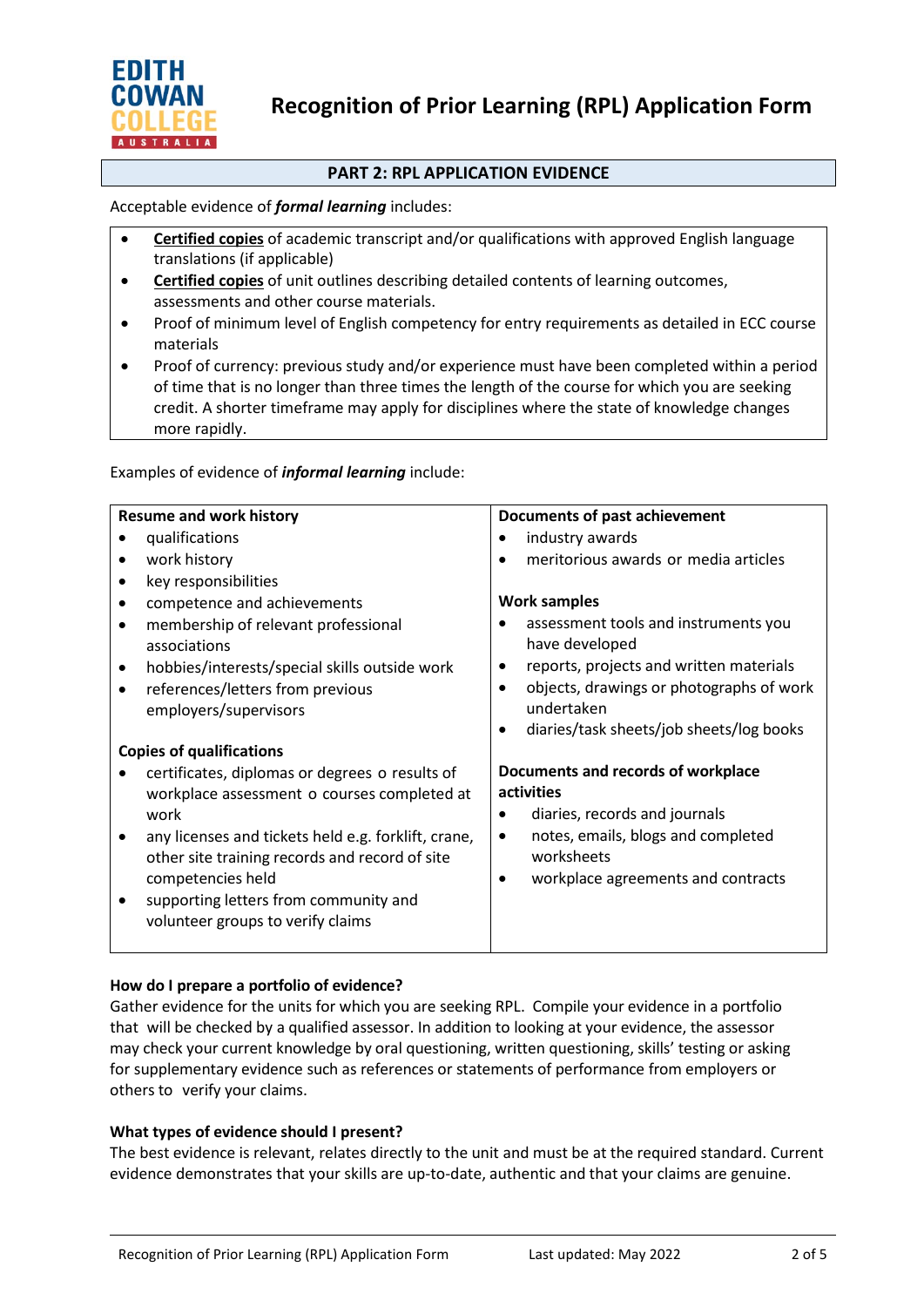

## **PART 3: RPL APPLICATION FLOWCHART**



Academic Director for a Formal Review of a RPL determination.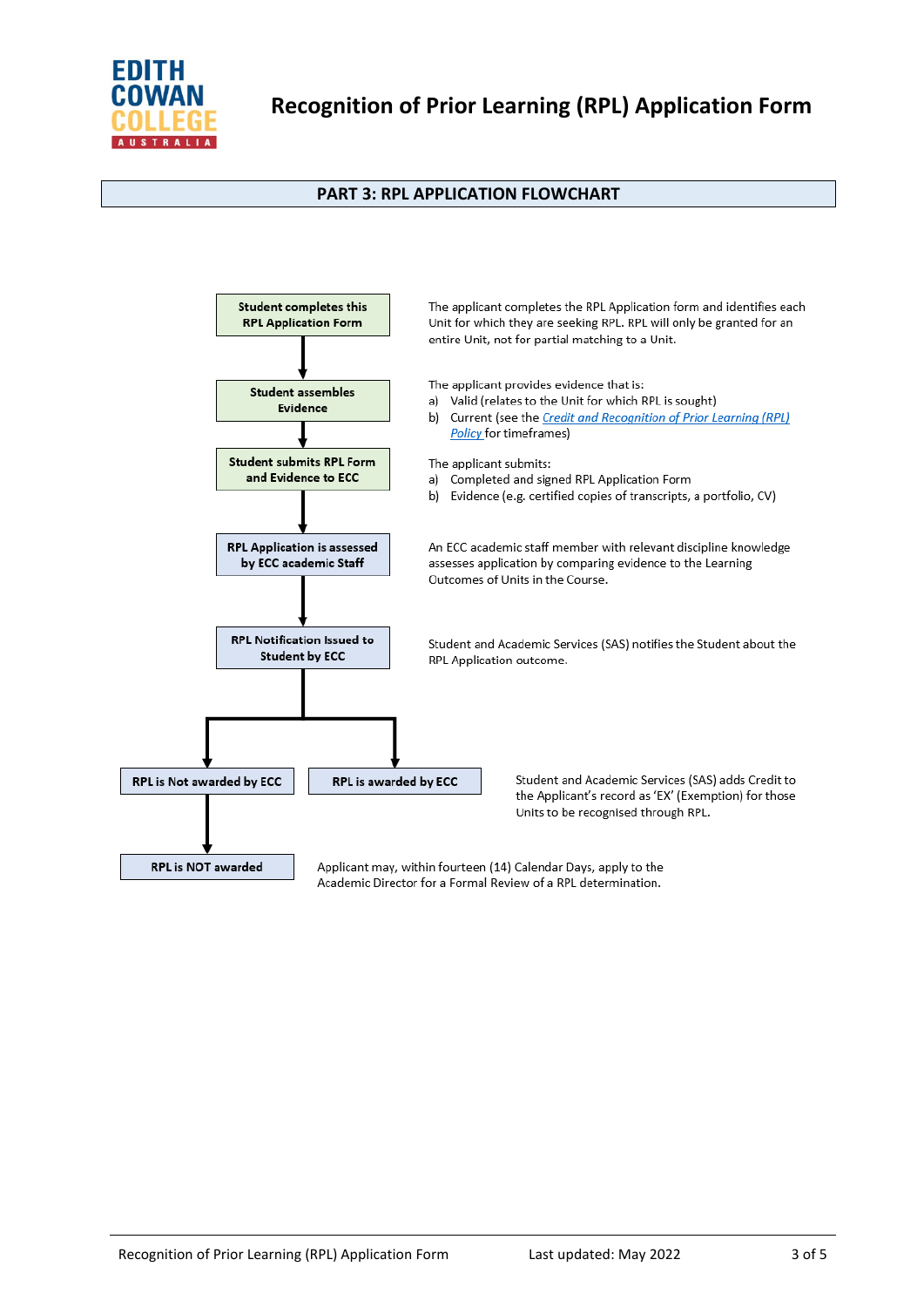

#### **PART 4: RPL APPLICATION FORM**

| <b>Family Name:</b> | <b>Other Names:</b> |  |
|---------------------|---------------------|--|
| ECC Student #:      | <b>ECC Course:</b>  |  |

#### **Applicant Declaration**

*I declare that, to the best of my knowledge, the information supplied in this application and the documentation support it is true and correct.*

| Signature:           |       |  |
|----------------------|-------|--|
| <b>Printed Name:</b> | Date: |  |

#### **Applicant Consent**

*I, , authorise ECC to collect, use and disclose my personal information, including information collected on the enrolment form for the following purposes, to the following organisations or people: for assessment by assessor, to ECC for validation and issuance of the qualification, and/or State/Territory government departments/agencies or as otherwise authorised or required by law.*

*I understand that this form and the information it contains may be used by the organisation to manage the personal information that it holds about me. I know I can gain access to my information and understand that my information may be disclosed to the organisations/people outlined above. I understand that if I sign this consent form I can withdraw my consent at any time. I am aware that if I do decide to withdraw my consent to the collections, uses or disclosures that I have authorised on this Form, I need to notify ECC in writing.*

| Signature:           |                            |  |
|----------------------|----------------------------|--|
| <b>Printed Name:</b> | nate <sup>"</sup><br>υσις. |  |

**IMPORTANT NOTES:** *RPL Application Forms submitted after Week 4 of a Study Period may result in Credit; however, it does not qualify for a refund of fees. RPL Application Forms submitted after Week 4 by Australian domestic students funded under FEE-HELP may incur a debt liability owing to the Commonwealth Government. RPL Application Forms must be received before Close of Business Week 1 to apply Credit for the current Study Period.*

#### **History of Formal Learning**

| Qualification | <b>Educational Institution Name and Location</b> | <b>Date Awarded</b> |
|---------------|--------------------------------------------------|---------------------|
|               |                                                  |                     |
|               |                                                  |                     |
|               |                                                  |                     |

#### **Units for which Student is requesting Credit based on Formal and Informal Learning**

| <b>ECC Unit Code</b> | <b>ECC Unit Name</b> |
|----------------------|----------------------|
|                      |                      |
|                      |                      |
|                      |                      |
|                      |                      |
|                      |                      |